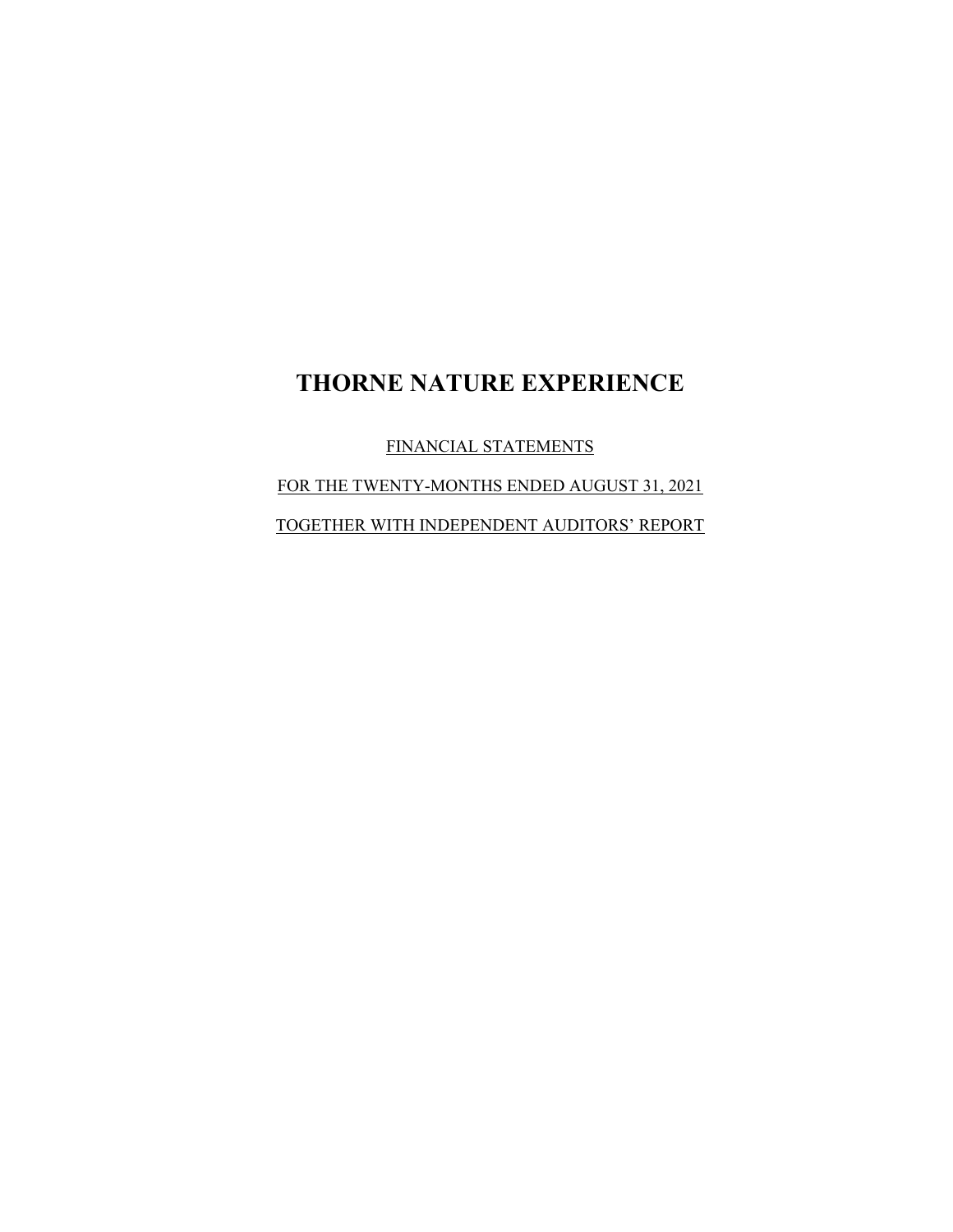# FINANCIAL STATEMENTS FOR THE TWENTY-MONTHS ENDED AUGUST 31, 2021

# **CONTENTS**

|                                         | Page            |
|-----------------------------------------|-----------------|
| <b>Independent Auditors' Report</b>     | $\mathbf{1}$    |
| <b>Financial Statements</b>             |                 |
| <b>Statement of Financial Position</b>  | 3               |
| <b>Statement of Activities</b>          | $\overline{4}$  |
| <b>Statement of Functional Expenses</b> | 5               |
| <b>Statement of Cash Flows</b>          | 6               |
| Notes to Financial Statements           | $7\phantom{.0}$ |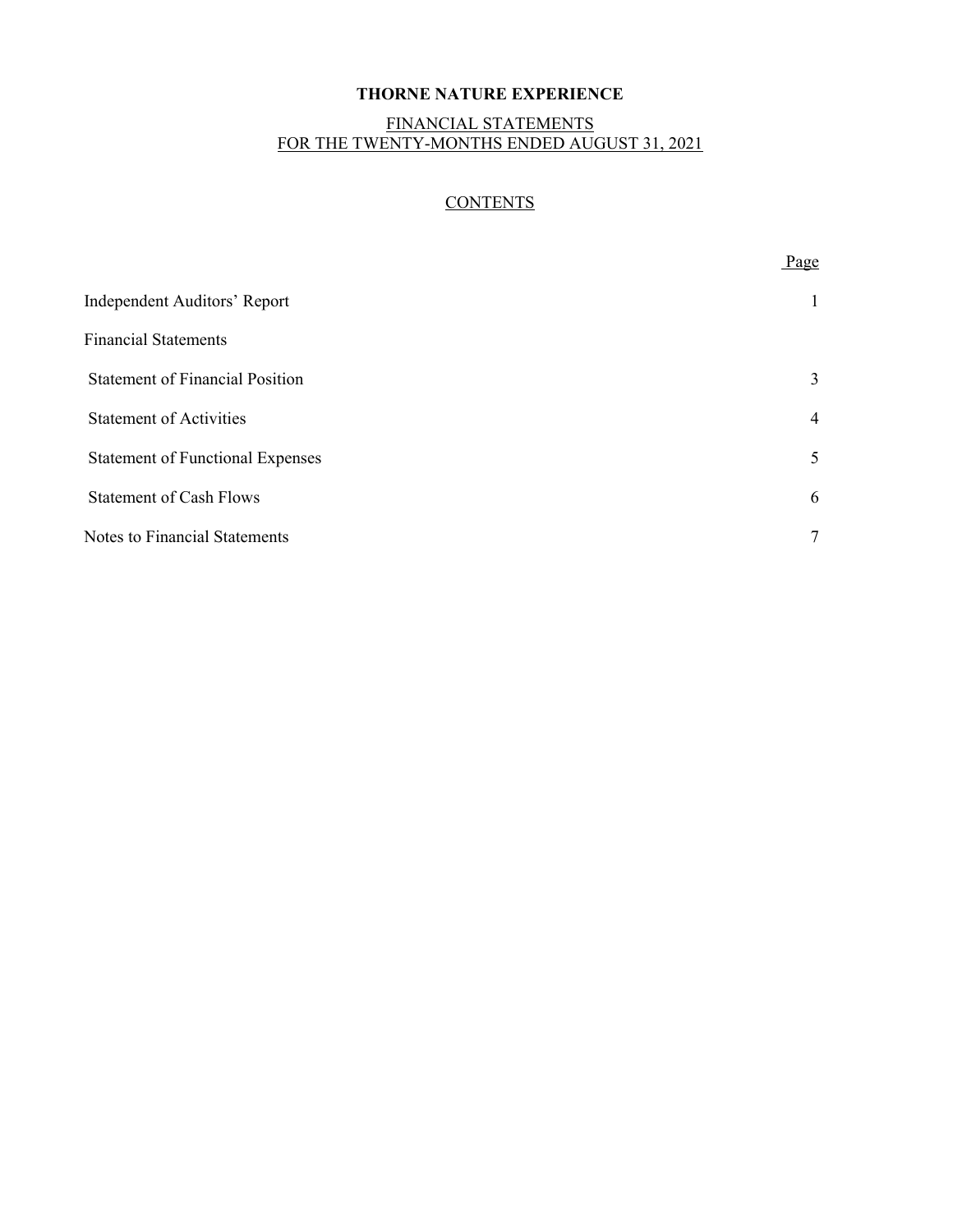

March 15, 2022

# INDEPENDENT AUDITORS' REPORT

Board of Directors Thorne Nature Experience Boulder, Colorado

#### *Opinion*

We have audited the accompanying financial statements of **Thorne Nature Experience**, (a Colorado nonprofit corporation), which comprise the statement of financial position as of August 31, 2021, and the related statements of activities, functional expenses, and cash flows for the twenty-months then ended, and the related notes to the financial statements.

In our opinion, the financial statements referred to above present fairly, in all material respects, the financial position of Thorne Nature Experience as August 31, 2021, and the changes in its net assets and its cash flows for the twentymonths then ended in accordance with accounting principles generally accepted in the United States of America.

### *Basis for Opinion*

We conducted our audit in accordance with auditing standards generally accepted in the United States of America. Our responsibilities under those standards are further described in the Auditor's Responsibilities for the Audit of the Financial Statements section of our report. We are required to be independent of Thorne Nature Experience and to meet our other ethical responsibilities in accordance with the relevant ethical requirements relating to our audit. We believe that the audit evidence we have obtained is sufficient and appropriate to provide a basis for our audit opinion.

### *Responsibilities of Management for the Financial Statements*

Management is responsible for the preparation and fair presentation of the financial statements in accordance with accounting principles generally accepted in the United States of America, and for the design, implementation, and maintenance of internal control relevant to the preparation and fair presentation of financial statements that are free from material misstatement, whether due to fraud or error.

In preparing the financial statements, management is required to evaluate whether there are conditions or events, considered in the aggregate, that raise substantial doubt about Thorne Nature Experience's ability to continue as a going concern within one year after the date that the financial statements are available to be issued.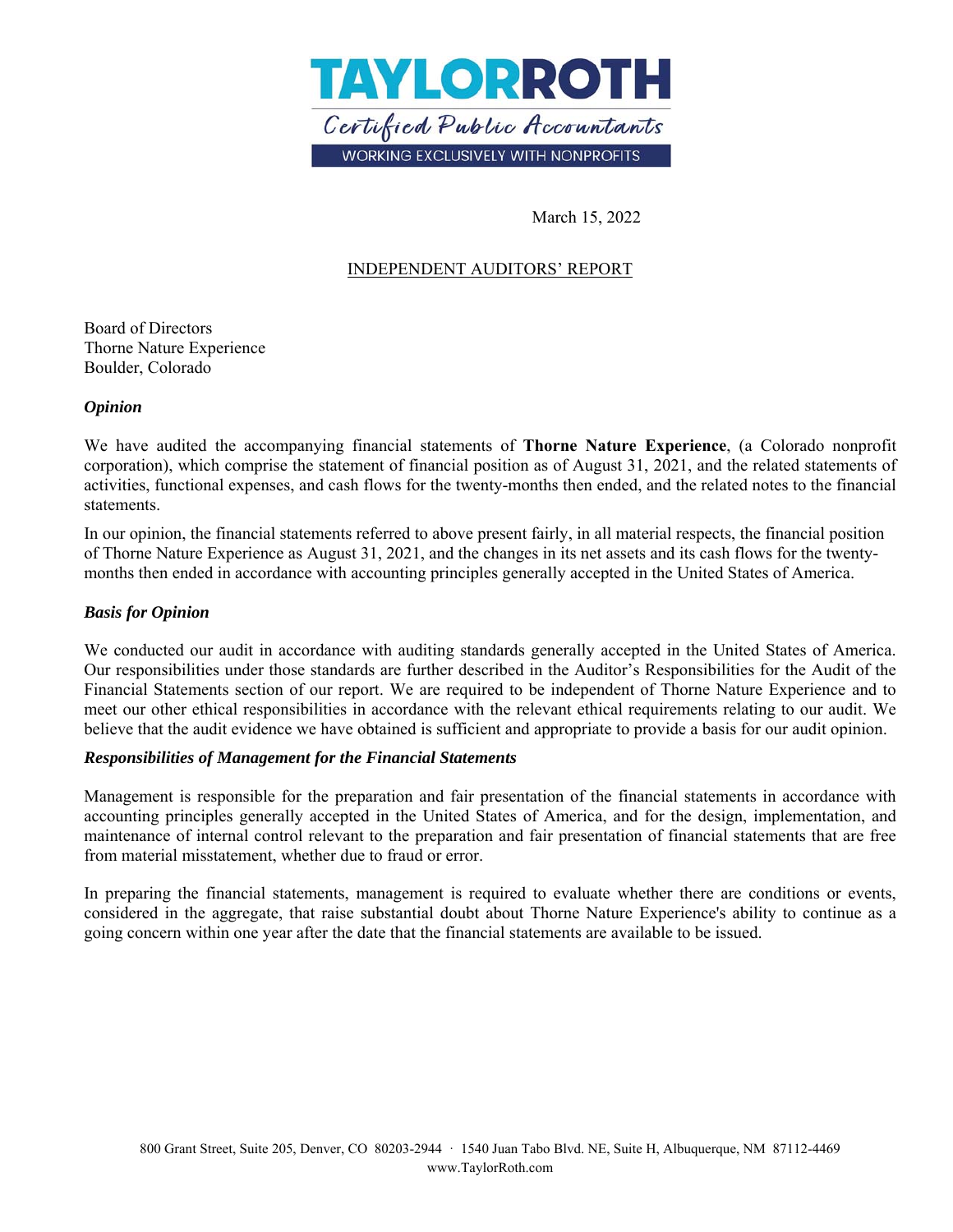### *Auditor's Responsibilities for the Audit of the Financial Statements*

Our objectives are to obtain reasonable assurance about whether the financial statements as a whole are free from material misstatement, whether due to fraud or error, and to issue an auditor's report that includes our opinion. Reasonable assurance is a high level of assurance but is not absolute assurance and therefore is not a guarantee that an audit conducted in accordance with generally accepted auditing standards will always detect a material misstatement when it exists. The risk of not detecting a material misstatement resulting from fraud is higher than for one resulting from error, as fraud may involve collusion, forgery, intentional omissions, misrepresentations, or the override of internal control. Misstatements, including omissions, are considered material if there is a substantial likelihood that, individually or in the aggregate, they would influence the judgment made by a reasonable user based on the financial statements.

In performing an audit in accordance with generally accepted auditing standards, we:

- Exercise professional judgment and maintain professional skepticism throughout the audit.
- Identify and assess the risks of material misstatement of the financial statements, whether due to fraud or error, and design and perform audit procedures responsive to those risks. Such procedures include examining, on a test basis, evidence regarding the amounts and disclosures in the financial statements.
- Obtain an understanding of internal control relevant to the audit in order to design audit procedures that are appropriate in the circumstances, but not for the purpose of expressing an opinion on the effectiveness of Thorne Nature Experience's internal control. Accordingly, no such opinion is expressed.
- Evaluate the appropriateness of accounting policies used and the reasonableness of significant accounting estimates made by management, as well as evaluate the overall presentation of the financial statements.
- Conclude whether, in our judgment, there are conditions or events, considered in the aggregate, that raise substantial doubt about Thorne Nature Experience's ability to continue as a going concern for a reasonable period of time.

We are required to communicate with those charged with governance regarding, among other matters, the planned scope and timing of the audit, significant audit findings, and certain internal control related matters that we identified during the audit.

#### *Report on Summarized Comparative Information*

We have previously audited Thorne Nature Experience's 2019 financial statements presented by net asset class for that year, on which an unqualified audit opinion dated May 21, 2020, was expressed. In our opinion, the summarized comparative information presented herein as of and for the year ended December 31, 2019, is consistent, in all material respects, with the audited financial information from which it has been derived.

Taylor Roth and Company PIK

 TAYLOR, ROTH AND COMPANY, PLLC CERTIFIED PUBLIC ACCOUNTANTS DENVER COLORADO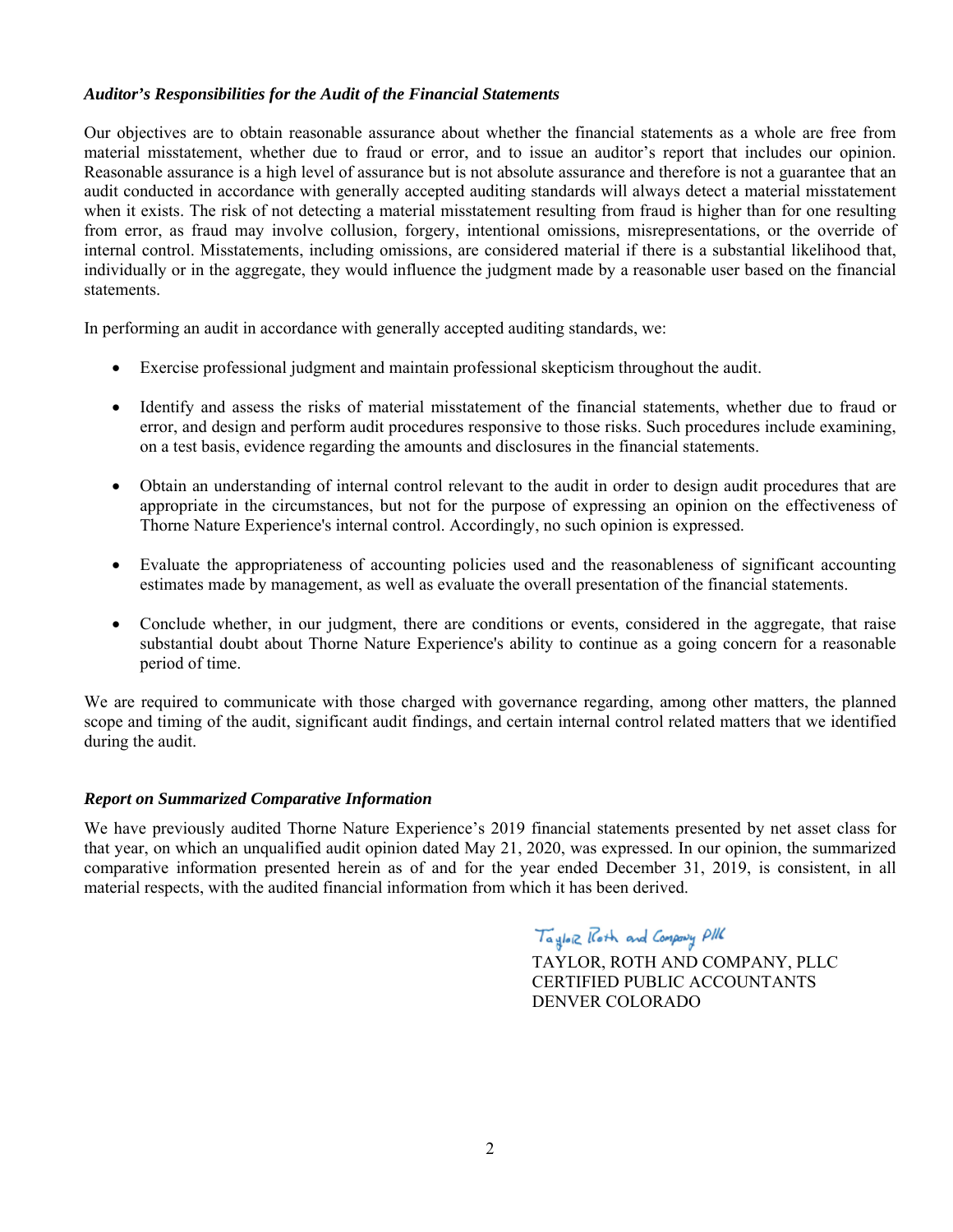# STATEMENT OF FINANCIAL POSITION AUGUST 31, 2021 (WITH COMPARATIVE TOTALS FOR DECEMBER 31, 2019)

|                                                           | August 31,<br>2021 | December 31,<br>2019 |
|-----------------------------------------------------------|--------------------|----------------------|
| Assets                                                    |                    |                      |
| Cash and cash equivalents                                 | \$1,590,317        | 1,046,211<br>\$      |
| Accounts receivable (Note 3)                              | 166,361            | 192,369              |
| Grants receivable                                         | 732,312            | 328,000              |
| Prepaid expenses                                          | 33,524             | 20,758               |
| Inventory                                                 |                    | 1,342                |
| Assets held by others (Note 4)                            | 1,453,547          | 1,198,211            |
| Property and equipment (Note 5)                           | 91,439             | 62,564               |
| Total assets                                              | \$4,067,500        | \$2,849,455          |
| Liabilities and net assets                                |                    |                      |
| Accounts payable                                          | \$<br>85,165       | \$<br>39,373         |
| Accrued payroll liabilities                               | 53,789             | 35,229               |
| Deferred revenue                                          | 198,855            | 34,756               |
| Capital lease obligation (Note 6)<br>Commitments (Note 7) | 1,336              | 4,380                |
| Liabilities                                               | 339,145            | 113,738              |
| Net assets                                                |                    |                      |
| Without donor restrictions                                | 1,432,271          | 553,763              |
| With donor restrictions (Note 8)                          | 2,296,084          | 2,181,954            |
| Total net assets                                          | 3,728,355          | 2,735,717            |
| Total liabilities and net assets                          | \$4,067,500        | 2,849,455<br>S       |

The accompanying are an integral part of these financial statements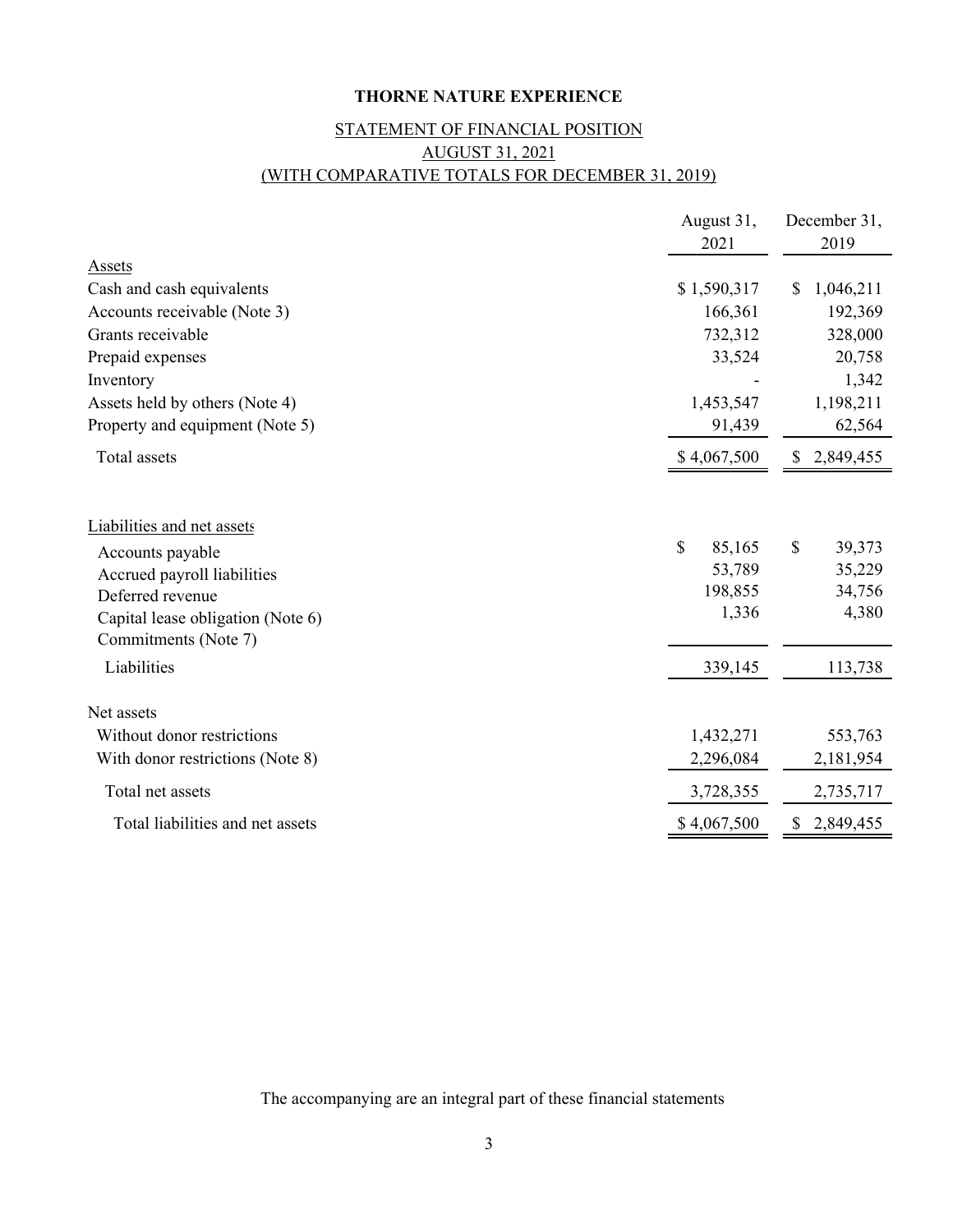# STATEMENT OF ACTIVITIES FOR THE TWENTY MONTHS ENDED AUGUST 31, 2021 (WITH COMPARATIVE TOTALS FOR 2019)

|                                    | 20 Months<br>2021                    |                            |             | 12 months<br>2019 |  |
|------------------------------------|--------------------------------------|----------------------------|-------------|-------------------|--|
|                                    |                                      |                            |             |                   |  |
|                                    | <b>Without Donor</b><br>Restrictions | With Donor<br>Restrictions | Total       | Total             |  |
| Revenue and other support          |                                      |                            |             |                   |  |
| Government                         | \$1,079,276                          | 495,303<br>\$              | \$1,574,579 | 684,924<br>\$     |  |
| Program fees                       | 1,033,817                            |                            | 1,033,817   | 606,870           |  |
| Foundations                        | 364,562                              | 297,163                    | 661,725     | 703,289           |  |
| Individual and board contributions | 273,899                              | 37,175                     | 311,074     | 166,249           |  |
| Investment income (loss)           | 8,291                                | 261,395                    | 269,686     | 175,477           |  |
| Corporate awards                   | 51,146                               | 39,000                     | 90,146      | 113,069           |  |
| Special events                     | 87,430                               |                            | 87,430      | 89,758            |  |
| Less: Direct event expenses        |                                      |                            |             | (23, 014)         |  |
| Other                              | (6,375)                              |                            | (6,375)     | 1,827             |  |
| In-kind contributions (Note 9)     | 137,806                              |                            | 137,806     | 101,432           |  |
| Net assets released                |                                      |                            |             |                   |  |
| from restrictions (Note 10)        | 1,015,905                            | (1,015,905)                |             |                   |  |
| Total revenue and other support    | 4,045,757                            | 114,131                    | 4,159,888   | 2,619,881         |  |
| <b>Expense</b>                     |                                      |                            |             |                   |  |
| Program services                   | 2,721,815                            |                            | 2,721,815   | 1,843,379         |  |
| Supporting services                |                                      |                            |             |                   |  |
| Management and general             | 195,575                              |                            | 195,575     | 87,862            |  |
| Fund-raising                       | 249,860                              |                            | 249,860     | 119,926           |  |
| Total expense                      | 3,167,250                            |                            | 3,167,250   | 2,051,167         |  |
| Change in net assets               | 878,507                              | 114,131                    | 992,638     | 568,714           |  |
| Net assets, beginning of year      | 553,764                              | 2,181,953                  | 2,735,717   | 2,167,003         |  |
| Net assets, end of year            | \$1,432,271                          | \$2,296,084                | \$3,728,355 | \$2,735,717       |  |

The accompanying notes are an integral part of these financial statements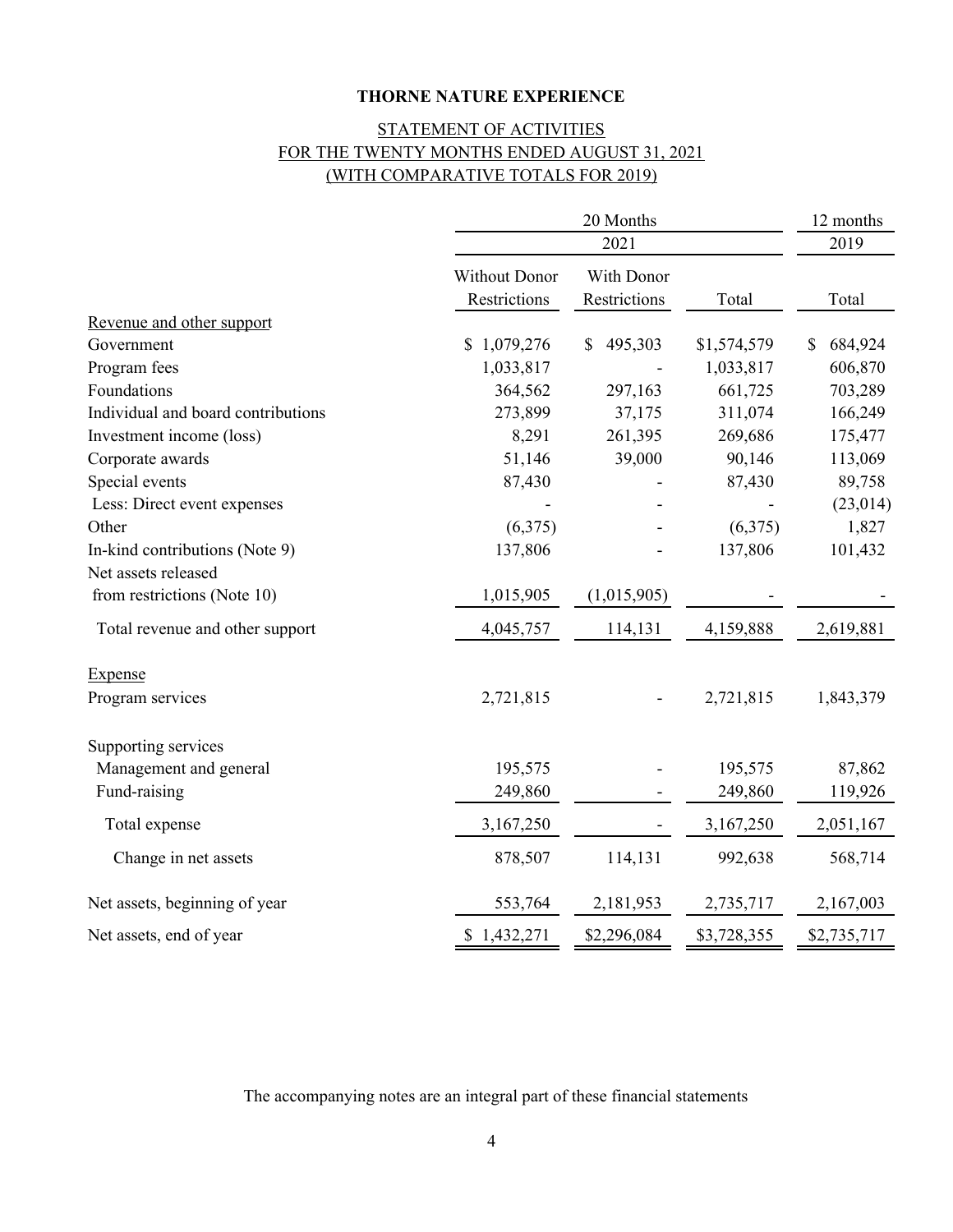# STATEMENT OF FUNCTIONAL EXPENSES FOR THE TWENTY MONTHS ENDED AUGUST 31, 2021 (WITH COMPARATIVE TOTALS FOR 2019)

|                                     | 20 Months           |                                |                            | 12 Months   |               |
|-------------------------------------|---------------------|--------------------------------|----------------------------|-------------|---------------|
|                                     | 2021                |                                |                            |             | 2019          |
|                                     |                     |                                | <b>Supporting Services</b> |             |               |
|                                     | Program<br>Services | Manage-<br>ment and<br>General | Fund-raising               | Total       | Total         |
| Salaries                            | \$1,415,959         | \$132,299                      | \$177,669                  | \$1,725,927 | 858,143<br>\$ |
| Payroll taxes and benefits          | 317,270             | 16,637                         | 30,465                     | 364,372     | 186,965       |
| Passthrough grants to others        | 268,653             |                                |                            | 268,653     | 483,362       |
| Nature Kids expenses                | 174,020             |                                |                            | 174,020     | 86,565        |
| Rent                                | 134,529             | 2,263                          | 4,143                      | 140,935     | 50,890        |
| Supplies                            | 122,684             | 669                            | 1,359                      | 124,712     | 71,598        |
| Contract labor                      | 38,624              |                                | 9,508                      | 48,132      | 30,539        |
| Marketing                           | 29,907              | 8,436                          | 4,961                      | 43,304      | 50,499        |
| Accounting and audit fees           |                     | 28,940                         |                            | 28,940      | 21,584        |
| Gifts and donations                 | 27,181              | 356                            | 680                        | 28,217      | 8,156         |
| Credit card processing fees         | 21,772              | 11                             | 4,501                      | 26,284      | 11,752        |
| Computer and information technology | 17,213              | 1,020                          | 1,868                      | 20,101      | 16,339        |
| Professional services               | 17,009              | 297                            | 544                        | 17,850      | 6,200         |
| <b>Registration fees</b>            | 14,280              |                                |                            | 14,280      | 6,900         |
| Meals and entertainment             | 11,784              | 473                            | 1,313                      | 13,570      | 9,379         |
| Training and development            | 12,503              | 346                            | 633                        | 13,482      | 12,926        |
| Transportation                      | 11,960              | 15                             | 31                         | 12,006      | 47,863        |
| Licenses and permits                | 11,338              | 3                              | 5                          | 11,346      | 7,711         |
| Repair and maintenance              | 10,519              | 156                            | 285                        | 10,960      | 8,249         |
| Website                             | 9,537               | 143                            | 260                        | 9,940       | 1,663         |
| Insurance                           | 5,973               | 1,862                          | 675                        | 8,510       | 4,565         |
| Telecommunications                  | 6,132               | 302                            | 552                        | 6,986       | 4,033         |
| Event expenses                      | 971                 |                                | 5,683                      | 6,654       | 13,253        |
| Printing                            | 4,312               | 250                            | 1,005                      | 5,567       | 11,341        |
| Volunteer support                   | 4,051               | 101                            | 186                        | 4,338       | 11,585        |
| Postage                             | 1,411               | 84                             | 1,857                      | 3,352       | 5,865         |
| Dues and subscriptions              | 1,968               | 121                            | 223                        | 2,312       | 1,662         |
| Finance charges/interest            | 341                 | 21                             | 38                         | 400         | 444           |
| All other                           | 128                 | 4                              | 14                         | 146         | 2,487         |
|                                     | 2,692,029           | 194,809                        | 248,458                    | 3,135,296   | 2,032,518     |
| Depreciation                        | 29,786              | 766                            | 1,402                      | 31,954      | 18,649        |
| Total expenses                      | \$2,721,815         | \$195,575                      | \$249,860                  | \$3,167,250 | \$2,051,167   |

-The accompanying notes are an integral part of these financial statements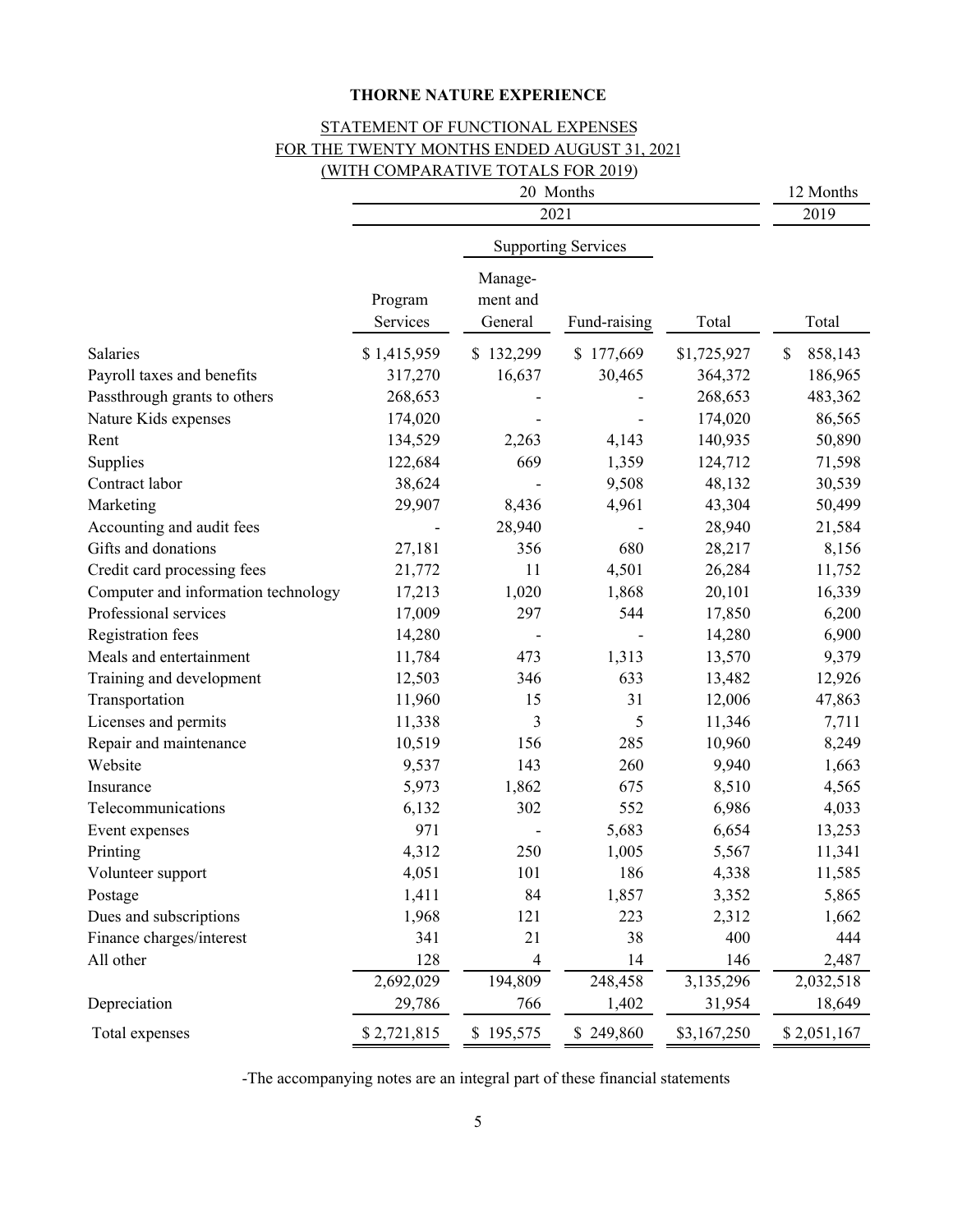# (WITH COMPARATIVE TOTALS FOR 2019) STATEMENT OF CASH FLOWS FOR THE TWENTY MONTHS ENDED AUGUST 31, 2021

|                                                            | 20 Months    |             | 12 Months |             |
|------------------------------------------------------------|--------------|-------------|-----------|-------------|
|                                                            |              | 2021        |           | 2019        |
| Cash flows from operating activities                       |              |             |           |             |
| Change in net assets                                       | \$           | 992,638     | \$        | 568,714     |
| Adjustments to reconcile change in net assets              |              |             |           |             |
| to net cash provided by operating activities               |              |             |           |             |
| Depreciation                                               |              | 31,954      |           | 18,649      |
| Unrealized/realized (gain) loss on investments             |              | (252, 809)  |           | (156,988)   |
| Changes in operating assets and liabilities                |              |             |           |             |
| (Increase) decrease in accounts receivable                 |              | 26,008      |           | (177, 631)  |
| (Increase) decrease in grants and contributions receivable |              | (404, 312)  |           | (268,000)   |
| (Increase) decrease in pledges receivable                  |              |             |           | 500         |
| (Increase) decrease in prepaid expenses                    |              | (12,766)    |           | 889         |
| (Increase) decrease in inventory                           |              | 1,342       |           | 1,008       |
| (Decrease)increase in accounts payable                     |              | 45,792      |           | 27,261      |
| (Decrease) increase in accrued payroll liabilities         |              | 18,560      |           | 1,351       |
| (Decrease)increase in deferred revenue                     |              | 164,099     |           | (4, 481)    |
| Net cash provided (used) by operating activities           |              | 610,506     |           | 11,272      |
| Cash flows from investing activities                       |              |             |           |             |
| (Purchases) of fixed assets                                |              | (60, 829)   |           | (58,097)    |
| (Reinvestment) of interest and dividends                   |              | (8,586)     |           | (13, 156)   |
| Proceeds from sales of marketable securities               |              | 16,059      |           | 8,597       |
| Net cash provided (used) by investing activities           |              | (53,356)    |           | (62, 656)   |
| Cash flows from financing activities                       |              |             |           |             |
| (Repayments) on capital lease obligation                   |              | (3,044)     |           | (1,642)     |
| (Purchase) of donor restricted investments                 |              | (10,000)    |           |             |
| Net cash provided (used) by financing activities           |              | (13, 044)   |           | (1,642)     |
| Net increase(decrease) in cash and cash equivalents        |              | 544,106     |           | (53,026)    |
| Cash and cash equivalents, beginning of year               |              | 1,046,211   |           | 1,099,237   |
| Cash and cash equivalents, end of year                     |              | \$1,590,317 |           | \$1,046,211 |
| Noncash investing and financing transactions:              |              |             |           |             |
| Cash paid during the period for interest                   | <sup>2</sup> | 400         | \$        | 444         |

The accompanying notes are an integral part of these financial statements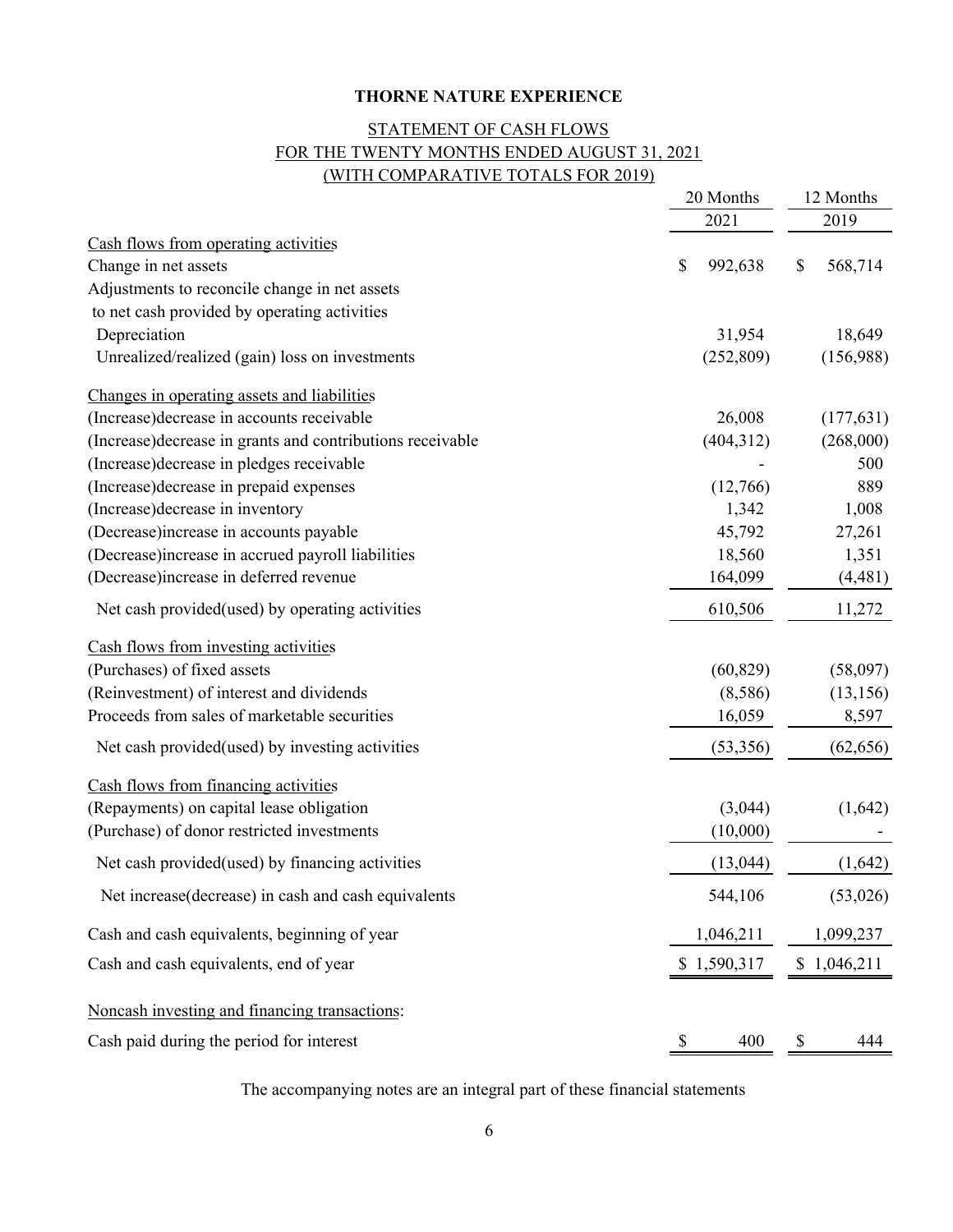#### NOTES TO FINANCIAL STATEMENTS AUGUST 31, 2021

#### NOTE 1 - NATURE OF ACTIVITIES

Thorne Nature Experience (Organization) was incorporated as a non-profit corporation in the state of Colorado. Thorne Ecological Institute dba Thorne Nature Experience has been granted tax-exempt status from the Internal Revenue Service in accordance with section  $501(c)(3)$  of the Internal Revenue Code. The Organization's mission is to build Earth Stewardship by connecting youth to nature through joyful, place-based, hands-on environmental education experiences. The Organization's activities are based primarily in Boulder County, Colorado and consists of youth education programs. The Organization is primarily supported by government contracts, program fees, foundation awards, and gifts from individuals.

#### NOTE 2 - SUMMARY OF SIGNIFICANT ACCOUNTING POLICIES AND PROCEDURES

1. Basis of Accounting

The financial statements of the Organization have been prepared on the accrual basis of accounting and accordingly reflect all significant receivables, payables, and other liabilities.

2. Basis of Presentation

The Organization is required to report information regarding its financial position and activities according to two classes of net assets:

Net assets without donor restrictions: Net assets that are not subject to donor-imposed restrictions and may be expended for any purpose in performing the primary objectives of the Organization. These net assets may be used at the discretion of the Organization's management and board of directors.

Net assets with donor restrictions: Net assets that are subject to stipulations imposed by donors, and grantors. Some donor restrictions are temporary in nature; those restrictions will be met by actions of the Organization or by the passage of time. Other donor restrictions are perpetual in nature, whereby the donor has stipulated that the funds be maintained in perpetuity.

Donor restricted contributions are reported as increases in net assets with donor restrictions. When a restriction expires, net assets are reclassified from net assets with donor restrictions to net assets without donor restrictions in the statement of activities.

Contributions of property and equipment or cash restricted to acquisition of property and equipment are reported as net assets with donor restrictions if the donor has restricted the use of the property or equipment to a particular program. These restrictions expire when the assets are placed in service.

3. Cash and Cash Equivalents

The Organization considers all unrestricted highly liquid investments with an initial maturity of three months or less to be cash equivalents, except those amounts that are held in the investment portfolio which are invested for long-term purposes.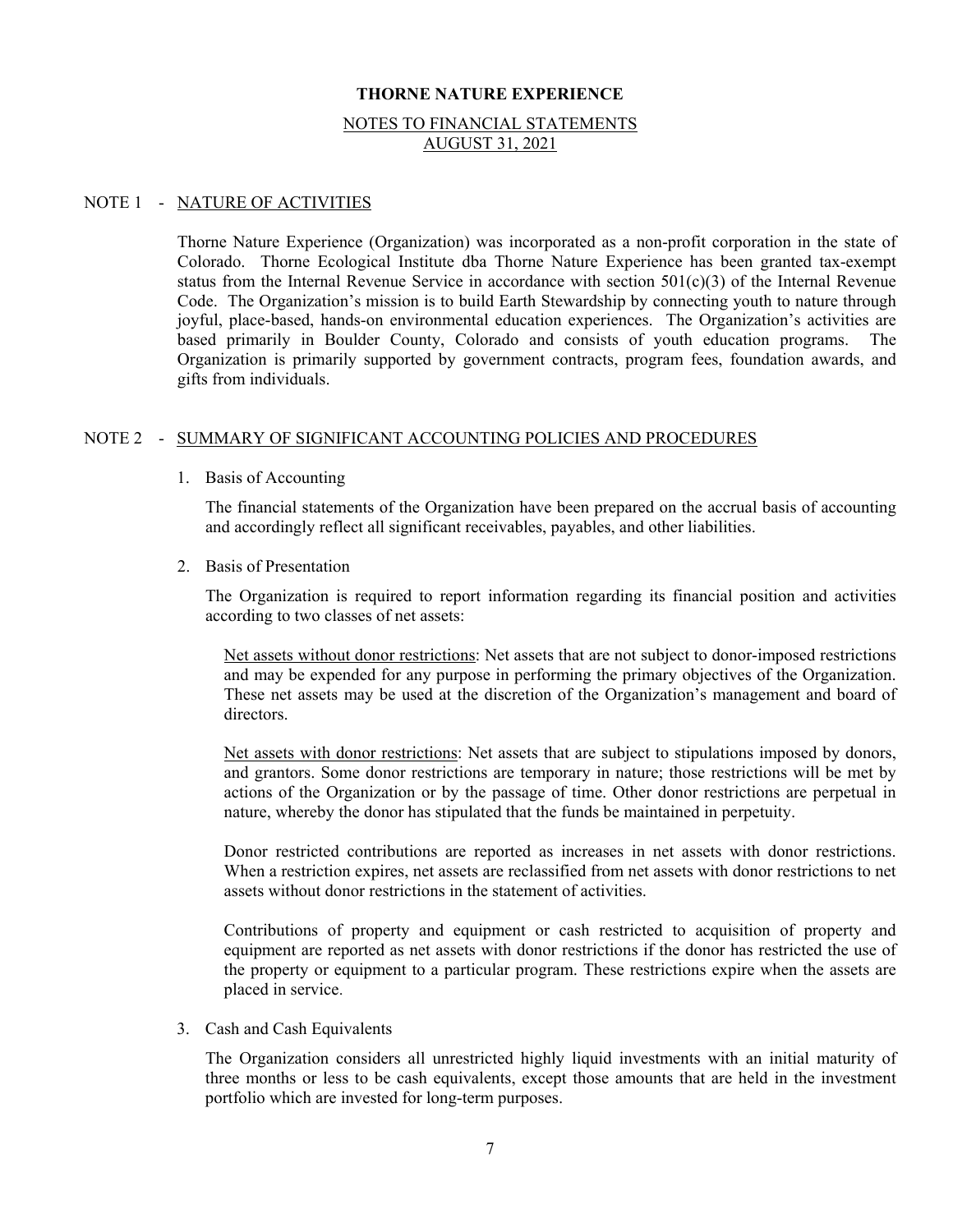#### NOTE 2 - SUMMARY OF SIGNIFICANT ACCOUNTING POLICIES AND PROCEDURES (Continued)

4. Capitalization and Depreciation

The Organization follows a practice of capitalizing all expenditures for furniture and equipment in excess of \$1,000. The fair value of donated assets is similarly capitalized. Depreciation of furniture and equipment is provided over the estimated useful lives of the respective assets on a straight-line basis.

5. Estimates

The preparation of financial statements in conformity with generally accepted accounting principles requires management to make estimates and assumptions that affect certain reported amounts and disclosures. Accordingly, actual results could differ from those estimates.

6. Income Taxes

The Organization has received an Internal Revenue Service exemption from federal income taxes under Section 501(c)(3). Accordingly, no provision or liability for income taxes has been provided in the accompanying financial statements.

7. Functional Reporting of Expenses

For the twenty-months ended August 31, 2021, the costs of providing the various programs and other activities have been summarized on a functional basis in the statement of activities. Accordingly, certain costs have been allocated among the programs and supporting services benefited. The allocations are determined by management on a rational and systematic basis. All expenses are allocated on a time and effort basis.

8. Summarized Prior-Year Information

The financial statements include certain prior-year summarized comparative information in total but not by net asset class. Such information does not include sufficient detail to constitute a presentation in conformity with generally accepted accounting principles. Accordingly, such information should be read in conjunction with the Organization's financial statements for the year ended December 31, 2019, from which the summarized information was derived.

9. Fair Value Measurements

The Organization is subject to the provisions of the Fair Value Measurements and Disclosures accounting standard. This standard requires the use of a fair value hierarchy that prioritizes the inputs to valuation techniques used the measure fair value into three levels: quoted market prices in active markets for identical assets and liabilities (Level 1); inputs other than quoted market prices that are observable for the asset or liability, either directly or indirectly (Level 2); and unobservable inputs for the asset or liability (Level 3).

10. Subsequent Events

Management has evaluated subsequent events through March 15, 2022, the date the financial statements were available to be issued.

#### NOTE 3 - ACCOUNTS RECEIVABLE

At year-end, accounts receivable consists mainly of contracts with schools. Management has evaluated these items and does not believe an allowance for doubtful accounts is needed.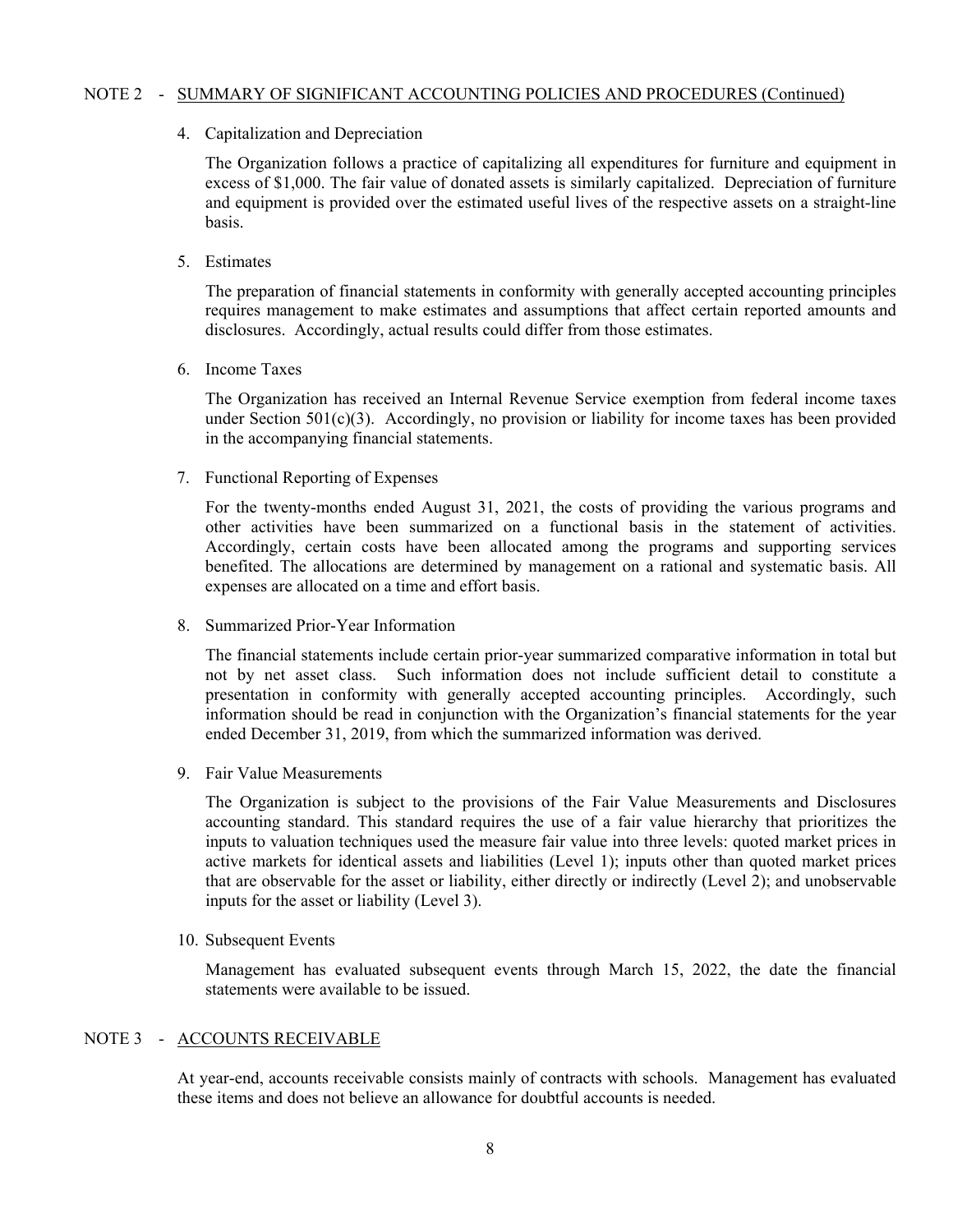#### NOTE 4 - GRANTS RECEIVABLE

Included in Grants receivable is \$204,105 of Employee Retention Credit funding from the Internal Revenue Service. This represents 28% of Grants receivable, and is expected to be received within a year of the balance sheet date. Management has evaluated these items and does not believe an allowance for doubtful accounts is needed.

#### NOTE 5 - BENEFICIAL INTEREST IN ASSETS HELD BY OTHERS

The Organization has established two endowment funds through The Community Foundation Serving Boulder County. The Organization has the option to withdraw annual income as well as principal from the first endowment. Under the terms of the second agreement (Oak Thorne Vision Fund), the Organization has the option of requesting a distribution of up to 20% of the value of the Fund in any year. The balance of these funds at August 31, 2021 was \$115,678 and \$1,256,341 respectively.

The Organization has established a third endowment fund through the Denver Foundation. Under the terms of the agreement, the Foundation shall pay 5.5% of the market value of the fund, less administrative fees, at least annually to the Organization, unless the Organization declines the distribution. The balance of the endowment investments at August 31, 2021 was \$81,528.

The original intent of the donors to all three funds was to preserve the fair value of their original gifts in perpetuity. Each year, Thorne request an annual disbursement from its two traditional endowment funds in the amount of 5% of the market value of the funds held by the Boulder Community Foundation and 5.5% of the market value of the funds held by the Denver Foundation. For the Oak Thorn Vision Fund, which is held by the Boulder Community Foundation, each year, the Thorne Board has the choice to request a disbursement of up to 20% of the corpus of the fund for a special purpose. Possible examples of a special purpose are a capital campaign, strategic investments in programs, and capital improvements.

Additionally, The Community Foundation Serving Boulder County accepts donations that are designated on behalf of the Organization. The balance of these funds, which is not reflected on the Statement of Financial Position was \$11,070 at year-end. Changes in endowment fund balances (Level 3 inputs) as of August 31, 2021 are as follows:

|                                                                                               | Donor Restricted - Level 3                                   |                   |                 |                   |
|-----------------------------------------------------------------------------------------------|--------------------------------------------------------------|-------------------|-----------------|-------------------|
|                                                                                               | <b>Community Foundation Serving</b><br><b>Boulder County</b> |                   | Denver          |                   |
|                                                                                               | General                                                      | Oak Thorne        | Foundation      | Total             |
| Balance, beginning of period                                                                  | \$105,110                                                    | \$1,025,615       | 67,486<br>S.    | \$1,198,211       |
| Contributions/additions                                                                       |                                                              | 10,000            |                 |                   |
| Investment income<br>Net appreciation                                                         | 4,287<br>6,281                                               | 26,365<br>194,361 | 3,518<br>10,524 | 34,170<br>211,166 |
| Total investment return<br>Appropriation of assets for<br>expenditure/maturity of investments | 10,568                                                       | 220,726           | 14,042          | 245,336           |
| Balance, end of period                                                                        | <u>115,678</u>                                               | .256.341          | 81,528          | \$1,453,547       |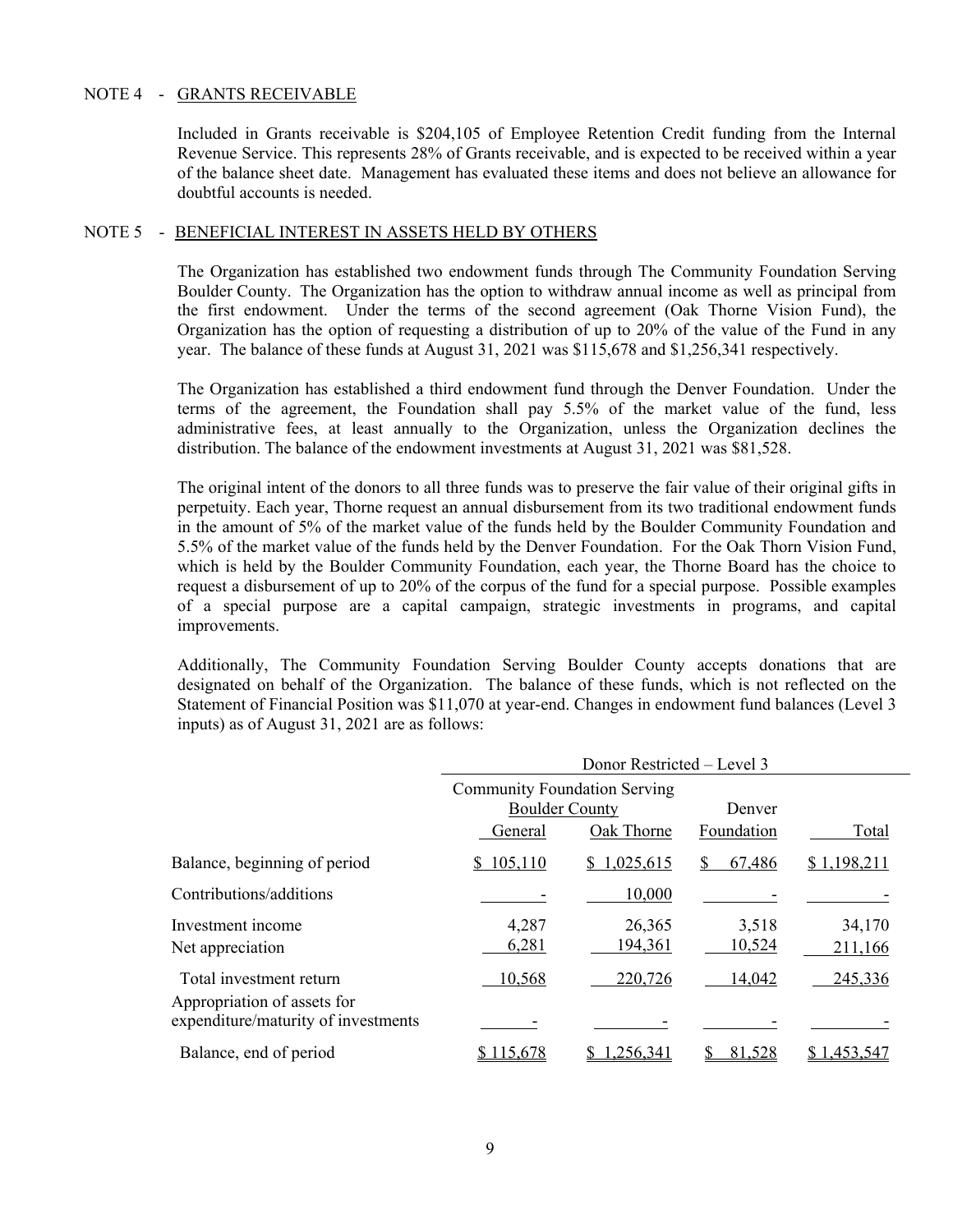#### NOTE 5 - BENEFICIAL INTEREST IN ASSETS HELD BY OTHERS - (Continued)

The fair value of assets associated with individual donor restricted endowment funds may occasionally fall below the level that the donor or the State Prudent Management of Institutional Funds Act requires the Organization to retain as a fund of perpetual duration.

#### NOTE 6 - PROPERTY AND EQUIPMENT

Property and equipment consist of the following:

| Description                    | Amount     |
|--------------------------------|------------|
| Program equipment              | \$84,051   |
| Landscape improvements         | 57,158     |
| Furniture and fixtures         | 68,125     |
| Computer equipment             | 14,840     |
| Leased equipment               | 8,824      |
| Total                          | 232,998    |
| Less: accumulated depreciation | (141, 559) |
| Net property and equipment     | \$91.439   |

Depreciation expense for the year was \$31,954.

## NOTE 7 - CAPITAL LEASE OBLIGATION

The Organization has acquired a photocopier under a capital lease agreement. Under this agreement future lease payments are as follows:

| Year                                      | Amount  |
|-------------------------------------------|---------|
| 2022                                      | \$1,376 |
| Less: interest                            | (40)    |
| Present value of capital lease obligation |         |

#### NOTE 8 - COMMITMENTS

The Organization entered into an operating lease for program office space in Lafayette, Colorado. Under the terms of the agreement future lease payments are as follows:

| <u>Year</u> | Amount  |
|-------------|---------|
| 2022        | \$8,400 |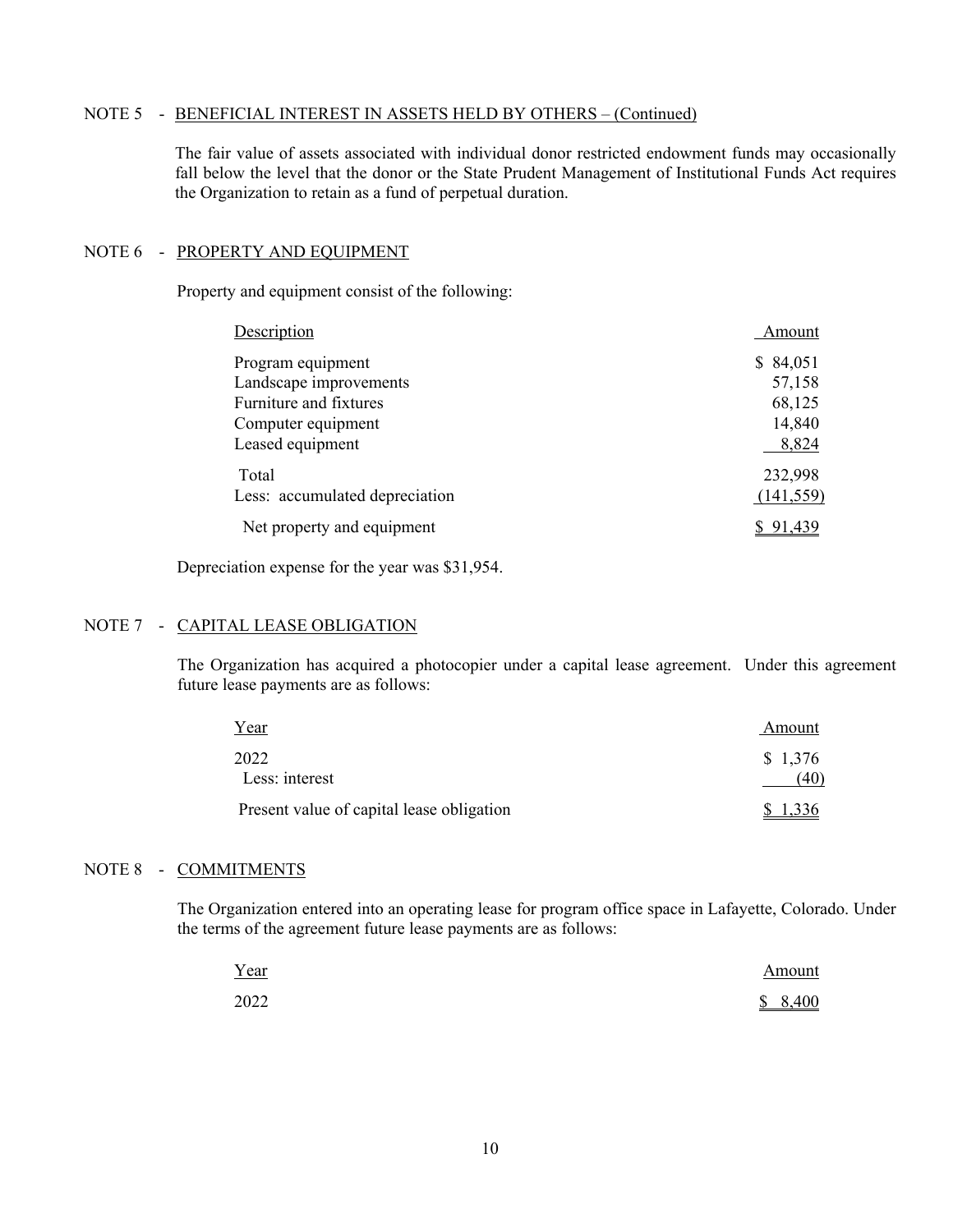#### NOTE 9 - NET ASSETS WITH DONOR RESTRICTIONS

Net assets with donor restrictions are available for the following purposes:

| Description      | Amount      |
|------------------|-------------|
| Endowment        | \$1,453,547 |
| Nature Kids      | 665,480     |
| Nature preschool | 134,244     |
| School program   | 23,500      |
| Evaluation       | 12,917      |
| E-movement       | 6,396       |
| Total            | 2,296,084   |

#### NOTE 10 - IN-KIND CONTRIBUTIONS

Donated services and supplies are reflected in the accompanying financial statements at their estimated values at the date of receipt.

| Description                                | Amount    |
|--------------------------------------------|-----------|
| Rent                                       | \$70,616  |
| Advertising/marketing                      | 41,813    |
| Food for summer camp and/or school program | 12,714    |
| Program s                                  | 8,213     |
| Legal services                             | 3,250     |
| Permits                                    | 1,200     |
| Total                                      | \$137,806 |

The Organization has entered into an agreement with the Boulder Valley School District (BVSD) to use office space owned by the District. Under the terms of that agreement, Thorne is permitted to use the space free of charge in exchange for in-kind environmental education services that benefit BVSD and the city of Boulder. The lease began August 15, 2001 and through various supplemental agreements would continue until at least one year, unless one year's notice is provided to the Organization that they must vacate the building.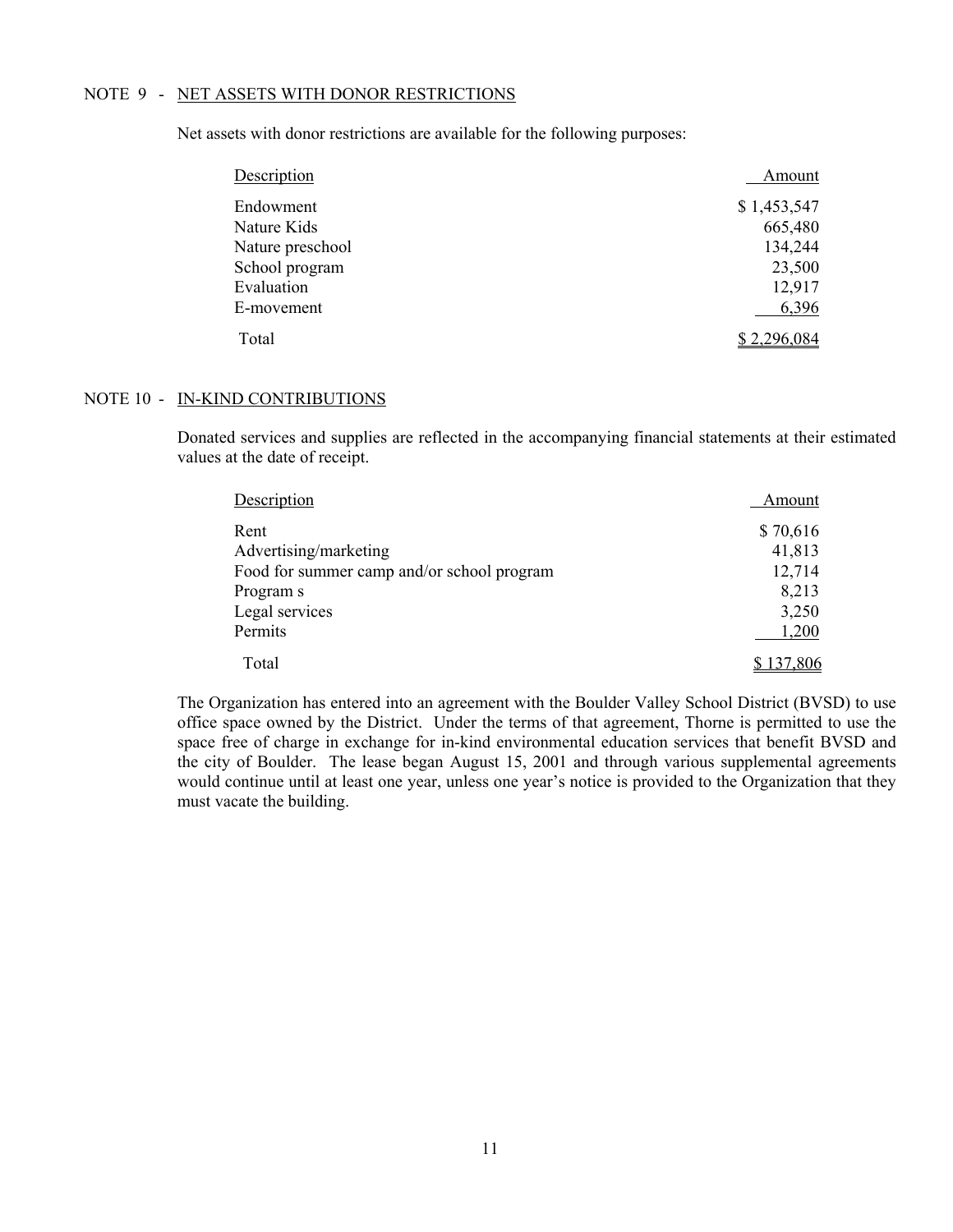#### NOTE 11 - NET ASSETS RELEASED FROM DONOR RESTRICTIONS

During the year, net assets were released from donor restrictions by satisfying the following restricted purposes:

| Description                                | Amount      |
|--------------------------------------------|-------------|
| Nature Kids                                | \$547,526   |
| Nature Preschool                           | 252,850     |
| School program                             | 87,204      |
| Deputy director                            | 99,163      |
| Appropriations/refund from endowment funds | 16,059      |
| Community programs                         | 9,500       |
| E-Movement                                 | 3,604       |
| Total                                      | \$1,015,906 |

#### NOTE 12 - AVAILABILITY AND LIQUIDITY

The following represents the Organization's financial assets at August 31, 2021:

| Financial assets at year-end:                           | Amount      |
|---------------------------------------------------------|-------------|
| Cash and cash equivalents                               | \$1,590,317 |
| Accounts receivable                                     | 166,361     |
| Grants receivable                                       | 732,312     |
| Total financial assets                                  | 2,488,990   |
| Less: amounts not available for general expenditures    |             |
| within one year, due to:                                |             |
| Donor purpose restrictions                              | (842, 537)  |
| Total financial assets available to meet cash needs for |             |
| general expenditures within one year:                   | 1,646,453   |

The Organization's goal is generally to maintain financial assets to meet three months of operating expenses not including summer camp and pass-through expenses.

#### NOTE 13 - PENSION PLAN

The Organization has adopted a 403(b) plan covering all eligible employees. The Organization matches contributions up to 4.5% of participants' compensation. Total pension expense during the period was \$43,348.

#### NOTE 14 - CONCENTRATION OF CREDIT RISK

The Organization places its cash with one financial institution. Amounts over \$250,000 are not insured by the FDIC or related entity. At year-end, the Organization has \$354,416 on deposit in checking and money market accounts. Additionally, the Organization has \$1,235,688 in a sweep account, which is fully insured. Management has evaluated the strength of the financial institution and its banking needs and feels that it is prudent to continue its existing banking relationship.